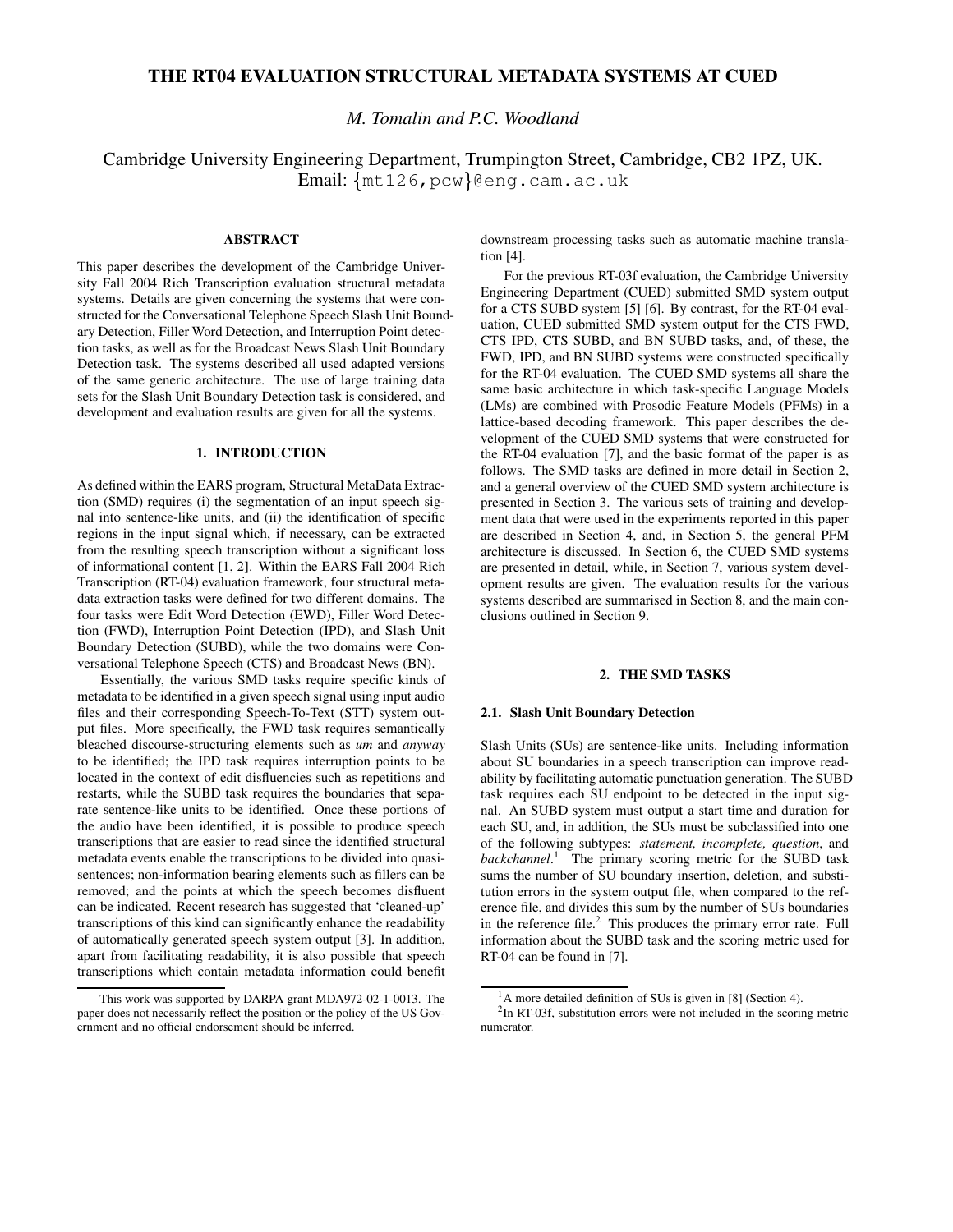## **2.2. Filler Word Detection**

The FWD task requires the regions of the input signal that contain filler words to be detected and subclassified into one of the following subtypes: *filled pause* (e.g., *uh, um*), *discourse marker* (e.g., *anyway*, *I mean*), or *explicit editing term* (i.e., a filler word that occurs in the context of an edit disfluency). $3$  The FWD system must specify the start time and duration of all regions of the input signal that contain filler words. The primary scoring metric for the FWD task sums the number of filler insertion, deletion, and substitution errors in the system output file, when compared to the reference file, and divides this sum by the number of filler words in the reference file. More detailed information about the FWD task and the scoring metric used for RT-04 can be found in [7].

# **2.3. Interruption Point Detection**

IPs occur when a speaker, who has been speaking fluently, becomes disfluent. Consequently, IPs are located in edit disfluencies. The IPD task requires the time in the input signal when the IP occurs to be specified,<sup>4</sup> and, for the RT-04 evaluation, the IPs did not have to be subclassified. The primary scoring metric for the IPD task sums the number of insertion and deletion errors in the system output file, when compared to the reference file, and divides this sum by the number of IP events in the reference file. The IPD task and the scoring metric used for RT-04 is defined in detail in [7].

# **3. GENERAL SMD SYSTEM ARCHITECTURE**

All of the CUED SMD systems developed for the RT-04 evaluation, for both the CTS and BN domains, used the same general architecture. The main components of this framework are:

- task-specific language models (LMs)
- task-specific Prosodic Feature Models (PFMs)
- a lattice-based 1-Best Viterbi decoding framework

The generic architecture for the CUED SMD systems is given in Fig. 1.



Figure 1: Generic CUED SMD System Architecture

As Fig.1 indicates, the SMD systems use the STT output, which provides hypothesised token sequences and timing information for the input audio files. The SMD LMs and PFMs are free-standing models constructed using the available training data (see Section 4). A lattice is created for each input audio file and the likelihoods obtained from the PFMs are associated with the arcs of the lattices which are then expanded using the LMs and HTK Tools [9]. The 1-Best Viterbi path through each lattice is output, and these paths consist of STT token sequences into which SMD event information has been inserted automatically [10] [11] [5] [6]. These files are then converted into scorable rttm files. As detailed in Section 7, this basic architecture was modified for each of the SMD tasks described in Section 2.

# **4. DATA USED IN EXPERIMENTS**

# **4.1. CTS Training Data**

Four sets of training data were used while building the CUED CTS SMD systems, and these data sets are specified in Table 1. The ctsrt04, ctsrt04 v1.0, and ctsrt03 data sets were prepared by the Linguistic Data Consortium (LDC) for the EARS project. The ctsrt04\_v1.0 consists of the same training data files as the ctsrt04 data set; the difference is that the ctsrt04 v1.0 data was annotated using an earlier version of the EARS MDE annotation specification [8]. The WordWave (WW) data had been prepared as training data for the CTS STT RT-04 evaluation. However, since it contained punctuation marks, it was possible to map this data so that it approximated the V6.2 EARS MDE annotation specification for the SUBD task [8]. The basic mapping for the WW data was as follows: all fullstops and commas were mapped to statement SU boundaries, while all question marks were mapped to question SU boundaries.

| Name            | ctsrt04     | $ctsrt04_v1.0$ | ctsrt03 | ww          |
|-----------------|-------------|----------------|---------|-------------|
| Epoch           | 2004        | 2004           | 2003    | 2004        |
| <b>Released</b> | 07/09/04    | 04/06/04       | 2003    | 2004        |
| Spec            | V6.2 (v1.1) | V6.2 (v1.0)    | V5      | mapped      |
| <b>Hours</b>    | c.40        | c.40           | c.30    | c.1800      |
| <b>Tasks</b>    | all SMD     | all SMD        | all SMD | <b>SUBD</b> |

**Table 1**. Summary of CTS training data sets used for SMD system development

# **4.2. CTS Development Data**

Three development data sets were used during the process of CTS SMD system development, and these are specified in Table2:

| Name        | ctsdev03                 | ctseval03   | ctsdev04    |
|-------------|--------------------------|-------------|-------------|
| Epoch       | 2003                     | 2003        | 2004        |
| <b>Spec</b> | $V6.2 \overline{(v1.1)}$ | V6.2 (v1.1) | V6.2 (v1.1) |
| Hours       | c.1.5                    | c.1.5       | c.3         |

**Table 2**. Summary of CTS dev data sets used for SMD system development

The ctsdev03 and ctseval03 data sets constituted the development and evaluation data sets for the RT-03f evaluation [2], while the ctsdev04 data set was prepared as the development set for the RT-04 evaluation.

 $3A$  more detailed definition of filler words is given in [8] (Section 2). <sup>4</sup>A more detailed definition of IPs is given in [8] (Section 3).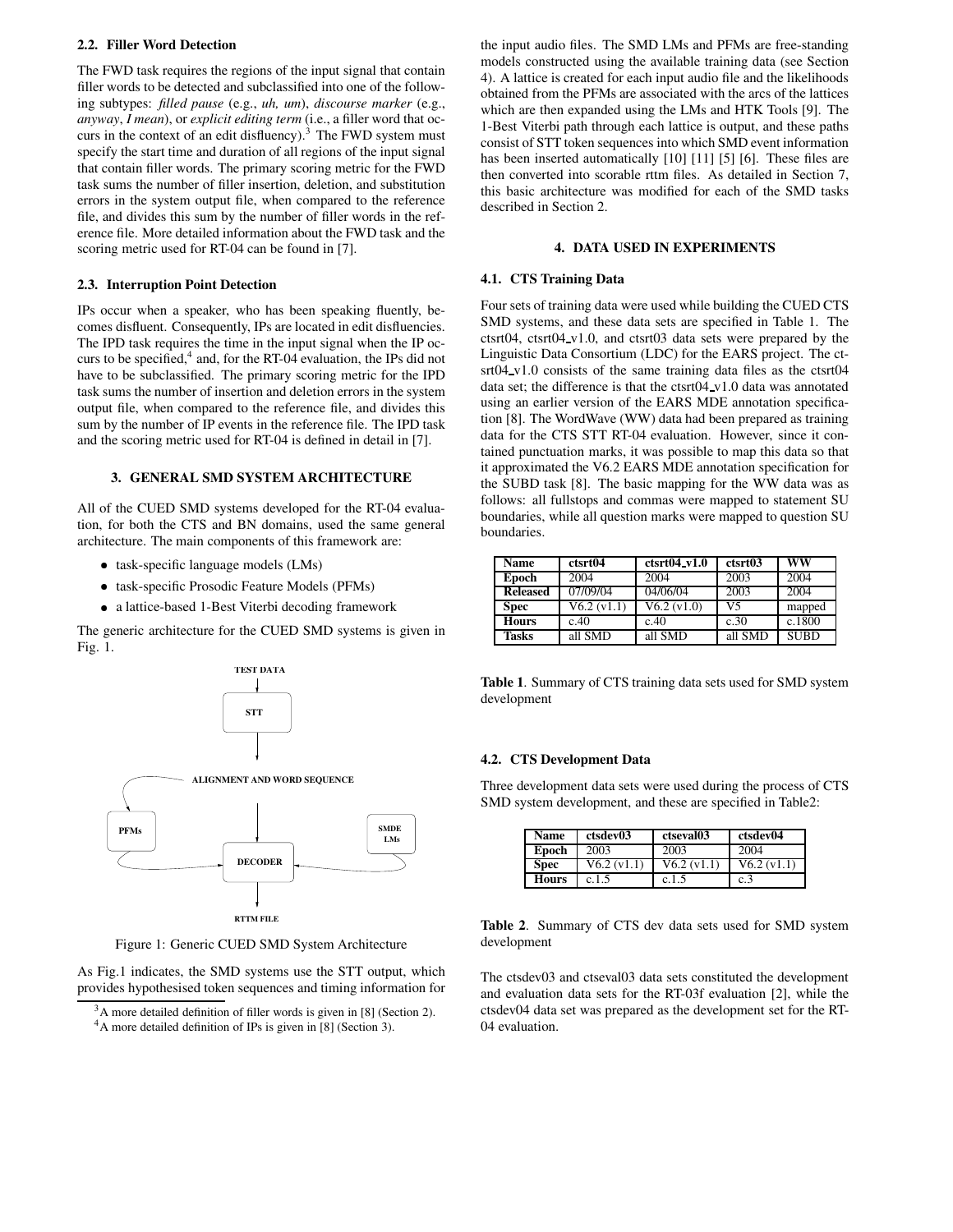## **4.3. BN Training Data**

Five sets of training data were used while building the CUED BN SUBD system, and these are specified in Table 3. The db98 data and the bn2003 were developed as STT training data sets, but, as with the CTS WW data, these sets contained punctuation marks, and therefore could be mapped to approximate the V6.2 EARS MDE annotation specification for the SUB task [8]. The basic mapping was as follows: all fullstops and commas were mapped to statement SU boundaries, while all question marks were mapped to question SU boundaries.

| Name                     | bnrt04      | $ bnrt04_v1.0 bnrt03$ |              | db98          | bn2003      |
|--------------------------|-------------|-----------------------|--------------|---------------|-------------|
| Epoch                    | 2004        | 2004                  | 2003         | 1998          | 2003        |
| <b>Released</b> 07/09/04 |             | 04/06/04              | 2003         | 1999          | 2004        |
| <b>Spec</b>              | V6.2 (v1.1) | V6.2 (v1.0)           | V5           | mapped mapped |             |
| <b>Hours</b>             | c.20        | c.20                  | c.20         | c.90          | c.4000      |
| <b>Tasks</b>             | all SMD     | all SMD               | all SMD SUBD |               | <b>SUBD</b> |

**Table 3**. Summary of BN training data sets used for SMD system development

### **4.4. BN Development Data**

Three development data sets were used during the process of BN SMD system development, and these are specified in Table4

| <b>Name</b>  | bndev03     | bneval03    | bndev04     |
|--------------|-------------|-------------|-------------|
| Epoch        | 2003        | 2003        | 2004        |
| <b>Spec</b>  | V6.2 (v1.1) | V6.2 (v1.1) | V6.2 (v1.1) |
| <b>Hours</b> | c.1.5       | c.1.5       | c.3         |

**Table 4**. Summary of BN dev data sets used for SMD system development

The bndev03 and bneval03 data sets constituted the development and evaluation sets for the RT-03f evaluation [2], while the bndev04 data set was prepared as the development set for the RT-04 evaluation.

# **5. PROSODIC FEATURES**

Since the CUED SMD systems submitted for the RT-04 evaluation utilised audio data in order to produce output files that contained information about SMD events, prosodic features were extracted for the training and development sets. The stages in the prosodic feature extraction process were the same for all the CUED SMD systems, and these stages are detailed below.

### **5.1. Training Data**

Forced alignments were obtained for the non-mapped CTS and BN training data sets specified in Table 1 and Table 3. The segmented files in the ctsrt04, ctsrt04 v1.0, and ctsrt03 training data sets were aligned using non-VTLN HLDA MPE triphone models. The segmented files in the bnrt04, bnrt04 v1.0, and bnrt03 training data sets were aligned using non-VTLN HLDA MPE gender dependent triphones.<sup>5</sup> The forced alignments obtained for both the CTS and BN training data sets provided word sequences and word-level start and end times, and, using this timing information, a set of 10 prosodic features was extracted for each lexeme token in the training data sets. The 10 prosodic features used are given in Table 5.

| <b>Prosodic Feature</b> | <b>Description</b>                     |
|-------------------------|----------------------------------------|
| Pause_Length            | pause length at end of word            |
| Duration                | duration from previous pause           |
| $Avg_F0_L$              | mean of good F0 values in left window  |
| $Avg_F0_R$              | mean of good F0 values in right window |
| Avg_F0_ratio            | $Avg_F0_L/Avg_F0_R$                    |
| $Cnt_F0_L$              | number of good F0s in left window      |
| $Cnt_F0_R$              | number of good F0s in right window     |
| Eng L                   | RMS energy in left window              |
| Eng R                   | RMS energy in right window             |
| Eng ratio               | Eng L / Eng R                          |

**Table 5**. Prosodic Features: 'good' F0s values are those that fall between 50Hz and 400Hz

The prosodic features in Table 5 were extracted either from the waveform data or from corresponding plp encoded data files using ESPS tools (e.g., get f0) and CUED-internal tools [5] [6] [12]. The features were extracted from 0.2 sec window at the end of each word, and the feature vectors obtained were used in order to construct the task-specific PFMs. Since the training data for the various SMD tasks was dominated by non-SMD-event feature vectors, the set of vectors extracted for each SMD task was downsampled so that the number of non-SMD-event vectors was equal to the number of SMD-event vectors, creating a '50-50' downsampled data set. These downsampled data sets were used to create the task-specific CART-style decision tree PFMs.

## **5.2. Dev Data**

For the speech condition evaluation task, the CUED STT RT-04 20xRT output (for both the CTS and BN domains) was used as input for the CUED SMD systems, and the STT output files provided segmented hypothesised word sequences (with a start time, duration information, and confidence measures for each lexeme token) and hypothesised speaker information for each input speech signal file [13] [14]. In addition, the CTS STT output files provided channel information, indicating whether the hypothesised lexemes are associated with the speaker on channel 1 or the speaker on channel 2. Given the word sequences and word times provided by the STT output files, the 10 prosodic features specified in Table 5 were extracted for each lexeme token in the development data audio files. The task-specific PFMs output probability streams for the input feature vectors sequences obtained for the development data sets.

# **6. SMD SYSTEMS ARCHITECTURE**

## **6.1. CTS and BN SUBD System Architecture**

The CUED CTS SUBD system used the CUED CTS 20xRT STT output as input [13], and it used Slash Unit Language Models (SULMs) in order to detect the SU boundaries in the input files.

<sup>&</sup>lt;sup>5</sup>NB: No prosodic features were extracted from the CTS WW and the BN db98 and bn2003 training data sets; these data sets were only used to

train the language models for the CTS and BN SUBD task respectively, as detailed in Sections 7.1 and 7.2.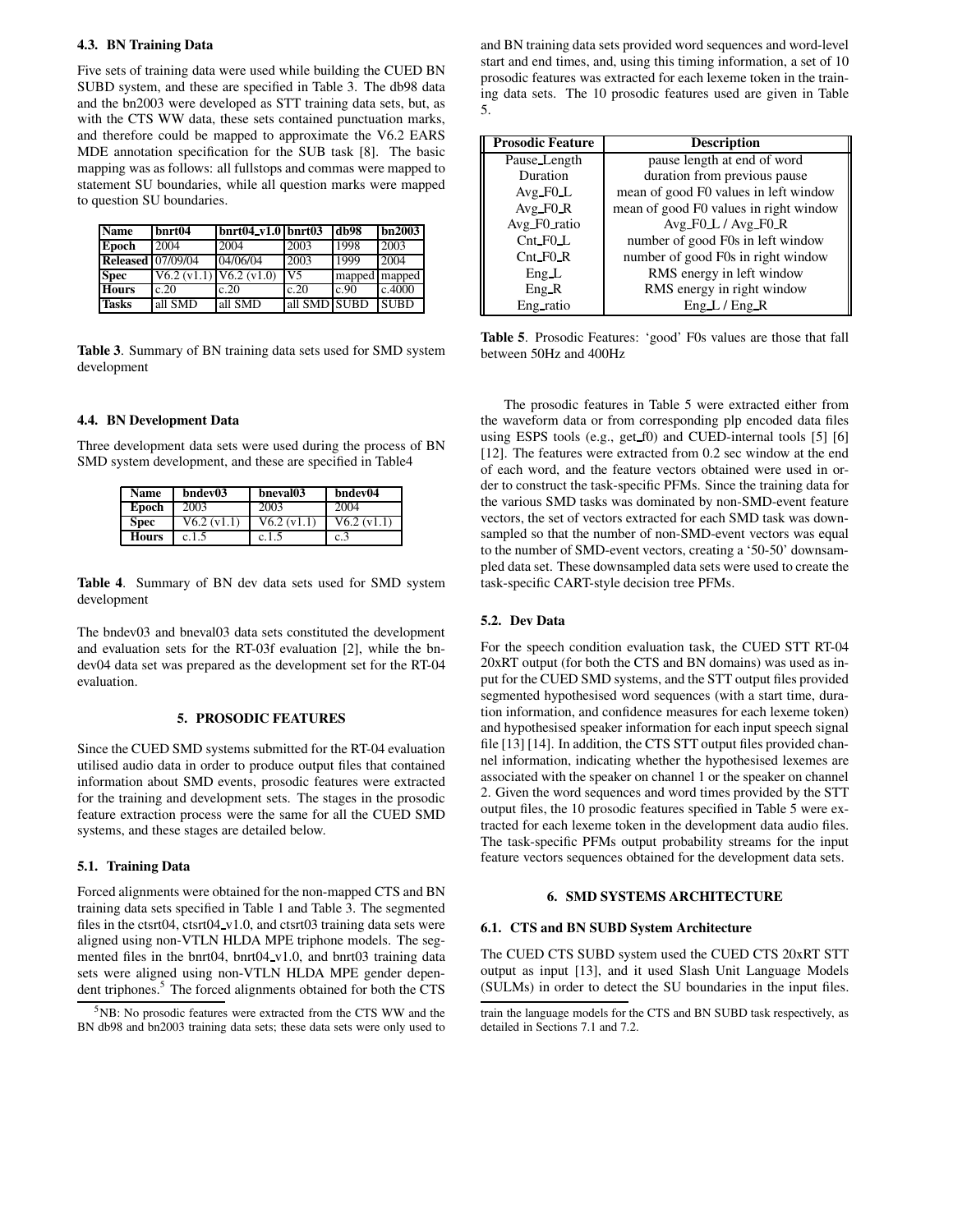Trigram (tg) and fourgram (fg) word-based SULMs, and classbased trigram SULMs with 40 classes (cl40-tg), were constructed using each of the training data sets given in Table 1. The training data was converted into standard language model training texts, and unique tokens for the SU boundary subtypes were inserted after those lexemes that preceded the SU boundaries. SU tokens were only inserted in the boundary locations, and no special tokens were inserted after lexemes that did not constitute an SU boundary [12]. The word-based SULMs were constructed using Kneser-Ney discounting as implemented in the SRI LM Toolkit [15] [16], while the class-based SULMs were built using the HTK LM Tools [9]. The class-based N-gram SULMs were estimated, and the classbased models were trained using 4 iterations of Cluster [17].

Prosodic features were extracted for the training data as detailed in Section 5, and each feature vectors obtained was classified either as an SU feature vector (i.e., the lexeme associated with the vector constitutes an SU boundary), or else as a non-SU feature vector (i.e., the lexeme associated with the vector does not constitute an SU boundary). A separate free-standing Cart-style decision tree which functioned as a PFM was constructed for each of the training data sets. In order to compensate for the fact that c.90% of the training data consisted of non-SU vectors, 50-50 downsampled PFMs were constructed.

The SULMs were combined with the PFM in a lattice-based 1-Best Viterbi decoding framework (with the grammar scale factor set to 1). The probabilities obtained from the PFMs for each token in the dev sets were divided by their priors, (and averaged if PFMs for different training sets were combined), and the resulting likelihoods were placed on the arcs of the initial lattices which were then expanded using the SULMs and HTK lattice tools [9]. The 1- Best decoder output produced token sequences for each file in the dev sets specified in Table 2, and these contained the STT lexeme token sequence and SU boundary tokens that had been inserted automatically during the decoding process. The decoder output files were subsequently converted into scorable rttm files.<sup>6</sup>

The CUED BN SUBD system used the CUED BN 10xRT STT output as input [14], [18], and both word-based and class-based SULMs were built using the training data specified in Table 3. Apart from this, the CUED BN SUBD system was identical to the CUED CTS SUBD system, with one exception: for the BN SUBD system, the SULM training files and initial lattices contained special tokens indicating the segment boundaries.

### **6.2. CTS FWD System Architecture**

The CUED CTS FWD system used the CUED CTS 20xRT STT output as input [13], and it used Filler Word Language Models (FWLMs) in order to detect the filler words in the input files. Trigram (tg) and fourgram (fg) word-based FWLMs, and class-based trigram FWLMs with 40 classes (cl40-tg), were constructed using each of the training data sets given in Table 1. The FWLMs were constructed in the same way as the SULMs (as detailed in Section 6.1).

Prosodic features were extracted for the training data as detailed in Section 5, and the feature vectors obtained were each classified either as a filler subtype, or else as a non-filler feature vector. The FWD PFM was built in the same was as the SUBD PFM (as described in Section 6.1).

The FWLMs were combined with the PFMs in a lattice-based 1-Best Viterbi decoding framework, as detailed in Section 6.1. The decoder output files were subsequently converted into scorable rttm files. Although PFMs were used in development experiments, as demonstrated in Section 7.3, the FWD PFM degraded the performance of a system that used FWLMs only.

### **6.3. CTS IPD System Architecture**

The CUED CTS IPD system used the CUED CTS 20xRT STT output as input [13], and it used Interruption Point Language Models (IPLMs) in order to detect the interruption points in the input files. Trigram (tg) and fourgram (fg) word-based IPLMs, and class-based trigram IPLMs with 40 classes (cl40-tg), were constructed using each of the training data sets given in Table 1. Once again, these were constructed in the same manner as the SULMs and FWLMs.

Prosodic features were extracted for the training data as detailed in Section 5, and the feature vectors obtained were each classified either as IP vectors (i.e., the lexeme associated with the vector precedes an IP event), or else as a non-IP feature vector (i.e., the lexeme associated with the vector does not precede an IP event). The IPD PFMs were built as described previously.

The IPLMs were combined with the PFMs in the same latticebased 1-Best Viterbi decoding framework that had been used for both the SUBD and FWD tasks.

# **7. DEVELOPMENT EXPERIMENTS FOR CUED SMD SYSTEMS**

### **7.1. CTS SUBD System Development**

The ctsrt04 training data was used to construct a single free-standing 50-50 downsampled PFM (ctsrt04 PFM) as described in Section 5. The PFM made use of 9 prosodic features and it contained ˜100 terminal nodes. The average Residual Mean Deviance (RMD) for the dev sets was 1.69, and the average Misclassification Rate (MR) for the dev sets was 0.34. The ctsrt04 PFM was combined with the various SULMs as discussed below.

During the process of CTS SUBD system development, various combinations of SULMs were explored. As mentioned in Section 6.1, independent word-based and class-based SULMs were constructed for the various training data sets, and these SULMs were then interpolated, with the weights being determined manually.<sup>7</sup> As discussed in Section 4.1, the ctsrt04 training data was specifically prepared for the RT-04 evaluation, and it was annotated in accordance with V6.2 of the MDE Annotation Specification [8]. By contrast, the WW training data was prepared CUEDinternally by mapping c.1800 hours of the WW RT-04 STT training data so that it crudely approximated the ctsrt04 data. The WW data was only used to train the SULMs, and it was not incorporated into the ctsrt04 PFM. The main results for the ctsrt04 PFM and various ctsrt04 PFM+SULM systems are given in Table6.

The WW SULMs were created in order to reduce the DEL error rate that was obtained using the ctsrt04 trained SULMs, and certainly the WW fg achieves DEL rates that are lower than those for the ctsrt04 fg (the WW fg DEL rates are lower by 1.9% abs, 1.0% abs, and 0.4% abs for the dev03, eval03, and dev04 sets respectively). However, as expected, the lower DEL rates are obtained at the expense of higher INS rates when performance of the WW fg is compared to that of the ctsrt04 fg (the WW fg INS

<sup>6</sup>The 'rttm' file format is defined in [7].

<sup>7</sup>Automated interpolation schemes proved to be suboptimal, and systems that used manually selected weights achieved lower ERR rates.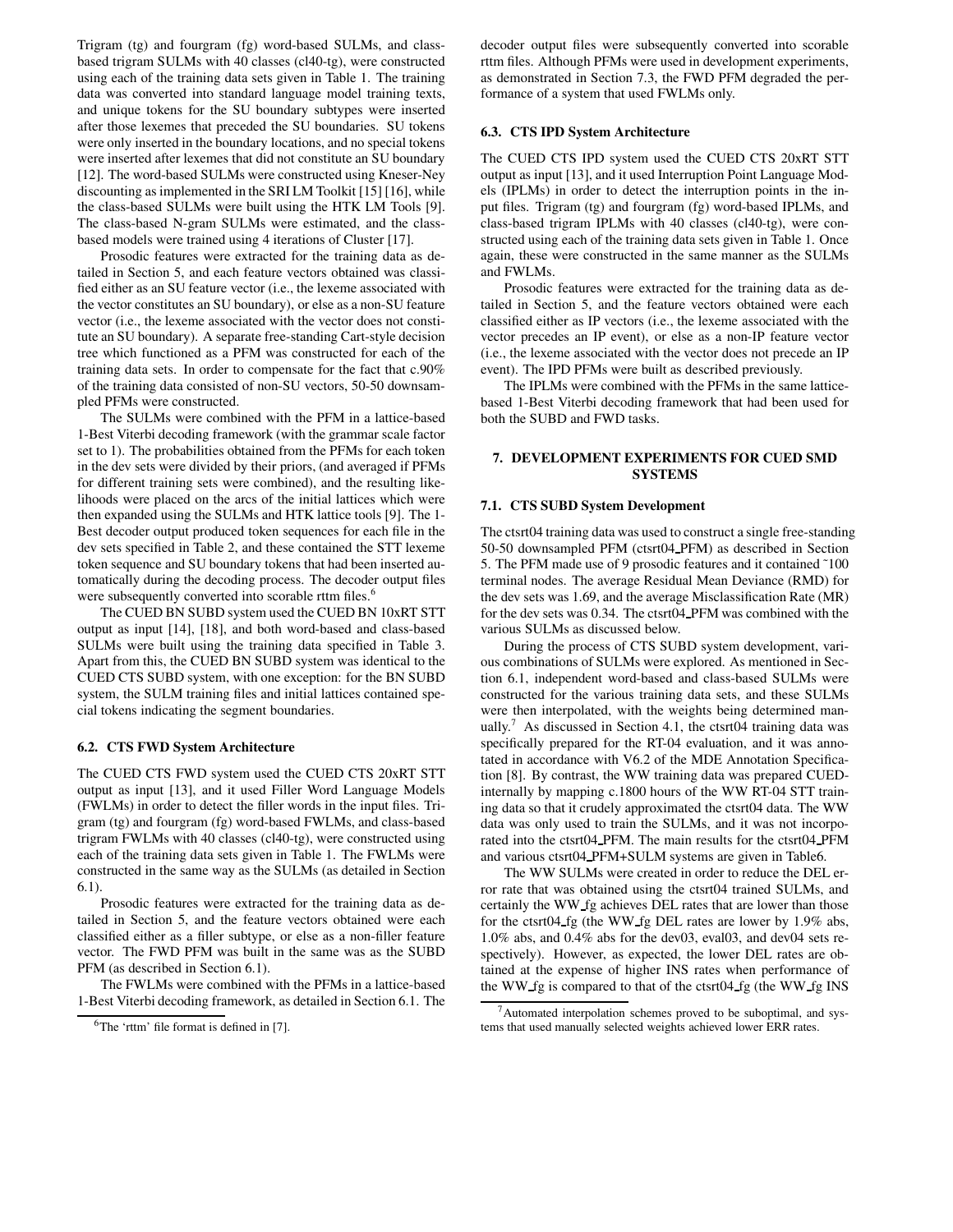| <b>SYSTEM</b>             | %Err (DEL/INS/ERR)                              |                    |                |  |
|---------------------------|-------------------------------------------------|--------------------|----------------|--|
|                           | dev03                                           | eval <sub>03</sub> | dev04          |  |
| ctstr <sub>04</sub> PFM   | 32.6/69.3/131.5 34.2/64.7/132.4 30.1/68.2/131.2 |                    |                |  |
| $ctstr04$ fg              | 31.8/15.1/57.9                                  | 31.5/14.0/56.8     | 29.2/15.7/56.2 |  |
| $ctsrt04$ $cl40-tg$       | 33.1/20.3/63.9                                  | 33.3/18.7/62.6     | 30.8/19.7/61.9 |  |
| WW fg                     | 29.9/46.3/91.3                                  | 30.5/46.4/91.8     | 28.8/47.6/91.1 |  |
| $ctsrt04_f$ = $tgl40-tgl$ | 31.8/14.8/57.0                                  | 31.3/13.8/56.1     | 29.1/14.7/54.4 |  |
| ctssu interp              | 30.7/15.4/56.7                                  | 30.4/14.3/55.8     | 28.1/15.3/54.2 |  |

**Table 6**. CTS PFM and PFM+SULM Results; all results were obtained using mdeval-v19 with the options '-w -W -t 1.00' set; the interpolated SULM ctssu\_interp = ctsrt04\_fg+ctsrt04\_cl40tg+WW fg; all SULM results are for PFM+SULM systems, using the ctsrt04 PFM

rates are higher by 31.2% abs, 32.4% abs, and 31.9% abs for the dev03, eval03, and dev04 sets respectively). These comparatively high INS rates are undesirable, and they suggest that a more subtle mapping strategy would make the mapped WW data more useful.

The results in Table 6 indicate that a system that uses an interpolated ctsrt04 fg and ctsrt04 cl40-tg achieves lower ERR rates than a system that uses either of these SULMs separately, and that, despite the comparatively high WW fg INS rates, further reductions (0.3% abs and 0.3% abs and 0.2% abs for the dev03, eval03 and dev04 sets respectively) can be achieved by interpolating the WW fg with the ctsrt04 SULMs. The interpolation weights used in the ctssu interp system were determined manually, and they are given in in Table 7.

| <b>SYSTEM</b>                             | <b>Interpolation Weights</b> |
|-------------------------------------------|------------------------------|
| $ctstr04_f$                               | 0.575                        |
| $\text{ctstr}04 \text{ c}140 \text{ -tg}$ | 0.375                        |
| WW fg                                     | 0.050                        |

**Table 7**. CTS SULM Interpolation Weights for the SULMs in the interpolated ctssu interp SULMs

Table 7 indicates that the WW fg SULM is given a weight that is an order of magnitude lower than those assigned to the ctsrt04 fg and cl40-tg SULMs. The ctsrt04 fg is given the highest weight, and therefore dominates the interpolated ctssu interp SULM. When the WW fg was assigned a higher weight (e.g., a value between 0.05 and 1.0), as expected, the DEL error rates decreased slightly, but these gains were lost because the number of INS errors increased at a faster rate, thus degrading the performance of the system.

# **7.2. BN SUBD System Development**

The bnrt04 training data was used to build a single free-standing 50-50 downsampled PFM (bnrt04 PFM) as described in Section 5. The PFM made use of 5 prosodic features and it contained ~60 terminal nodes. The average RMD for the dev sets was 0.96, and the average MR for the dev sets was 0.17. The bnrt04 PFM was combined with various SULMs as detailed below.

Various combinations of SULMs were explored. As mentioned in Section 6.1, independent word-based and class-based SULMs were constructed for the training data sets, and these SULMs were then interpolated, with the weights being determined manually. As discussed in Section 4.3, the bnrt04 v1.0 bnrt04 training

data were specifically prepared for the RT-04 evaluation, and they were annotated using different versions of the MDE annotation specification respectively [8]. The bnrt03 training data had been prepared for the RT-03f evaluation, and had been annotated in using V5 of the MDE annotation specification [19]. By contrast, the db98 and bn2003 STT training data sets were modified CUEDinternally by mapping the punctuation marks in the original transcripts so that the resulting mapped data crudely approximated the bnrt04 data. The db98 and bn2003 data were only used to train the SULMs, and they were not incorporated into the bnrt04 PFM. The main results for the bnrt04 PFM and various bnrt04 PFM+SULMs systems are given in Table8.

| <b>SYSTEM</b>                       | %Err (DEL/INS/ERR) |                    |                 |  |
|-------------------------------------|--------------------|--------------------|-----------------|--|
|                                     | dev03              | eval <sub>03</sub> | dev04           |  |
| bnrt04_PFM                          | 45.2/40.2/110.2    | 47.3/42.2/107.9    | 52.0/49.1/134.0 |  |
| $b$ nrt $03$ <sub>tg</sub>          | 45.8/17.1/66.1     | 44.9/20.1/68.8     | 51.7/24.8/79.8  |  |
| $b$ nrt $04$ v $1.0$ tg             | 49.7/15.4/68.6     | 50.2/15.0/68.5     | 56.7/19.2/79.8  |  |
| $b$ nrt $04$ _tg                    | 50.4/16.0/69.9     | 49.4/17.2/70.2     | 55.9/19.9/79.0  |  |
| $b$ nrt $03$ , cl $40$ -tg          | 42.5/22.2/68.0     | 44.3/24.4/72.5     | 50.7/28.6/82.7  |  |
| $b$ nrt $04$ v $1.0$ cl $40$ -tg    | 49.1/17.1/68.3     | 49.4/21.2/74.6     | 55.7/23.5/82.2  |  |
| $b$ nrt $04$ <sub>cl</sub> $40$ -tg | 50.2/17.5/69.5     | 45.2/20.6/69.0     | 56.1/25.6/84.8  |  |
| $db98$ <sub>tg</sub>                | 29.6/35.4/67.9     | 31.4/44.2/80.6     | 40.9/45.1/89.4  |  |
| db98 cl40-tg                        | 28.0/42.9/74.4     | 30.1/52.7/87.8     | 39.1/52.6/95.7  |  |
| bn2003_cl40-tg                      | 37.1/26.9/67.4     | 42.4/30.1/76.8     | 48.4/36.2/88.6  |  |
| <b>EARS SULMs</b>                   | 46.1/14.8/63.4     | 45.4/15.3/63.9     | 53.7/21.7/78.8  |  |
| + db98 SULMs                        | 42.4/16.6/61.7     | 42.9/16.7/63.1     | 52.0/22.4/77.9  |  |
| $+$ bn2003 SULMs                    | 41.0/17.2/61.0     | 42.1/16.8/62.5     | 51.5/22.8/77.8  |  |

**Table 8**. BN PFM and PFM+SULM Results; all results were obtained using mdeval-v19 with the options '-w -W -t 1.00' set; the EARS SULM consisted of interpolated bnrt03, bnrt04 v1.0, and bnrt04 tgs and cl40-tgs; all SULM results are for PFM+SULM systems, using the same bnrt04\_PFM

As for the CTS WW fg, the bn98 and bn2003 SULMs were created in order to reduce the DEL error rate that was obtained using the bnrt04 v1.0, bnrt04, and bnrt03 trained SULMs; and certainly the db98 and bn2003 tgs and cl40-tg achieve DEL rates that are lower than those for the bnrt04\_v1.0, bnrt04, and bnrt03 tgs and cl40-tgs. However (also as for the CTS WW fg), the lower DEL rates are obtained at the expense of higher INS rates, and these comparatively high INS rates are undesirable. Presumably, a more subtle mapping strategy would make the bn98 and bn2003 data more useful.

The results in Table 8 indicate that a system that uses an interpolated bnrt04 v1.0, bnrt04, and bnrt03 tgs and cl40-tgs achieves lower ERR rates than a system that uses these SULMs separately. Also, the results indicate that further gains (2.4% abs, 1.4% abs, and 1.0% abs for the dev03, eval03, and dev04 sets respectively) can be obtained if the db98 and bn2003 mapped-data SULMs are added to the set of interpolated models. The interpolation weights used were determined manually, and the weights for the interpolated SULM system used in the evaluation are given in in Table 7.

Table 9 indicates that the bnrt04 tg and the bnrt04 v1.0 cl40-tg dominate the interpolated SULM, while the SULMs created using the mapped db98 and bn2003 data sets are assigned comparatively low weights.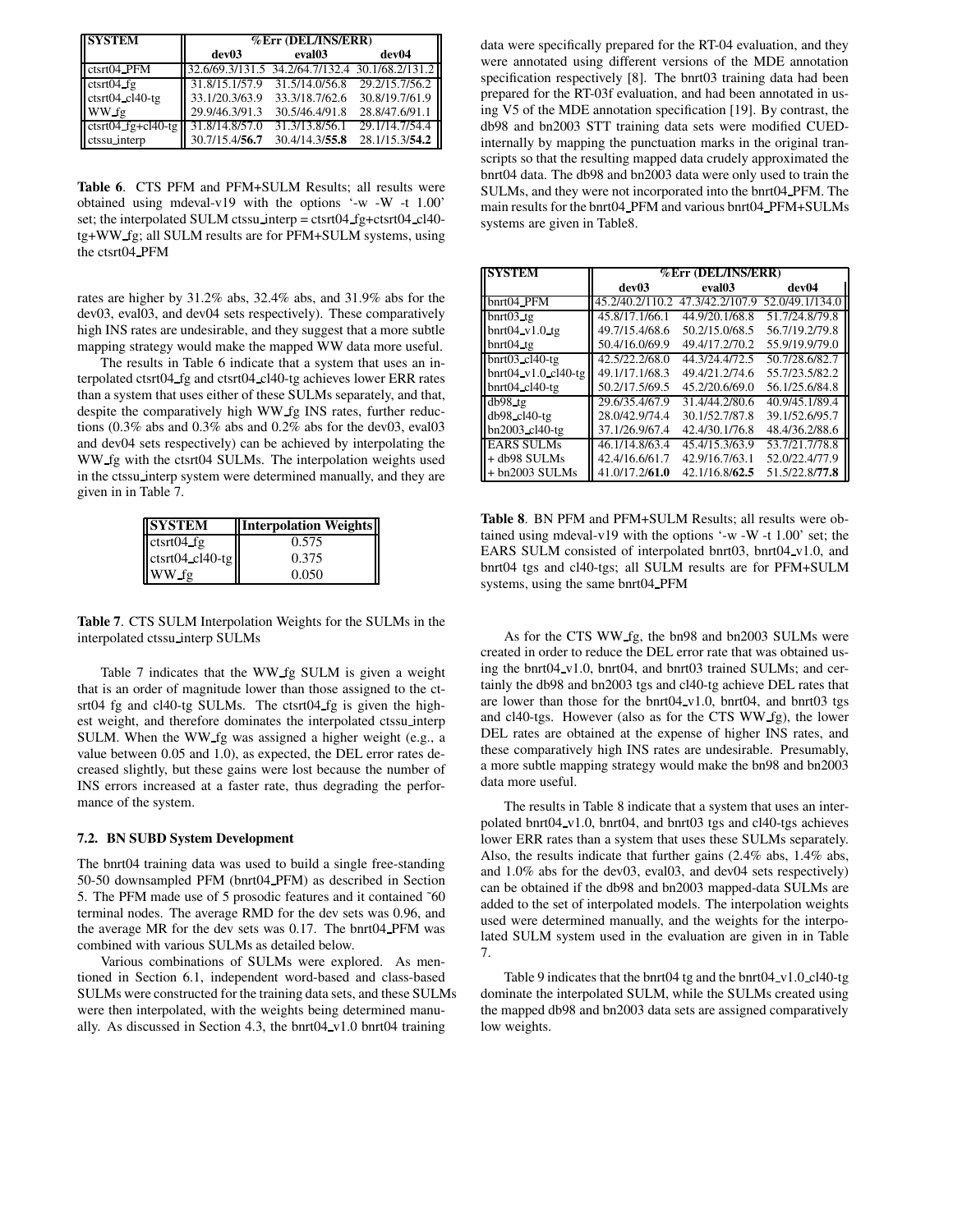| <b>SYSTEM</b>              | <b>Interpolation Weights</b> |
|----------------------------|------------------------------|
| $b$ nrt $03$ _tg           | 0.10                         |
| $b$ nrt $04$ v1.0 tg       | 0.10                         |
| $b$ nrt $04$ _tg           | 0.30                         |
| $db98_1tg$                 | 0.05                         |
| $b$ nrt $03$ cl $40$ -tg   | 0.10                         |
| bnrt $04$ v1.0 cl $40$ -tg | 0.20                         |
| $b$ nrt $04$ _cl $40$ -tg  | 0.05                         |
| bn2003_cl40-tg             | 0.05                         |
| db98_cl40-tg               | 0.05                         |

**Table 9**. BN SULM Interpolation Weights

# **7.3. CTS FWD System Development**

The ctsrt04 training data was used to construct a single free-standing 50-50 downsampled PFM (ctsrt04 PFM) as described in Section 5. The PFM made use of 10 prosodic features and it contained ˜100 terminal nodes. The average RMD for the dev sets was 1.58, and the average MR for the dev sets was 0.32. The ctsrt04 PFM was combined with the various FWLMs, although the FWD ctsrt04 PFM always degraded the performance of the FWD system, as discussed below.

Several combinations of FWLMs were explored. As mentioned in Section 2.2, independent word-based and class-based FWLMs were constructed for the training data sets, and these FWLMs were then interpolated, with the weights being determined manually. Some of the results for the FWLMs are given in Table 10. The best results on the dev data were obtained using word-based tg FWLMs constructed using the ctsrt03 and ctsrt04 training data sets.

| <b>SYSTEM</b>                                                  | %Err (DEL/SUB/ERR)                           |        |       |
|----------------------------------------------------------------|----------------------------------------------|--------|-------|
|                                                                | dev03                                        | eval03 | dev04 |
| $ctstr03_t$                                                    | 35.7/12.4/49.0 36.6/12.8/50.1 31.6/9.7/41.6  |        |       |
| $ctsrt04_t$                                                    | 30.0/14.8/45.9 32.6/16.4/49.8 26.7/11.9/39.0 |        |       |
| ctsrt03_cl40-tg 45.5/12.8/59.1 46.3/13.9/60.1 41.5/10.8/52.8   |                                              |        |       |
| ctsrt04_cl40-tg   41.0/14.3/55.8 41.2/16.6/58.3 36.4/13.6/50.2 |                                              |        |       |
| fw interp                                                      | 31.8/13.8/46.4 33.7/14.6/49.2 27.7/10.8/38.9 |        |       |
| + ctsrt04 PFM 33.4/18.8/52.2 36.0/19.2/55.2 30.2/14.1/44.3     |                                              |        |       |

**Table 10**. CTS FWLM and FWLM+PFM Results; all results were obtained using mdeval-v19 with the options '-w -W -t 1.00' set; the fw interp FWLM consisted of interpolated ctsrt03 and ctsrt04 tgs and cl40-tgs; the results are all for FWLM systems with no PFM, except for the fw interp + ctsrt04 PFM system which uses the FWD ctsrt04 PFM

The results in Table 10 indicate that, for the eval03 and dev04 sets, interpolated ctsrt03 and ctsrt04 tgs and cl40-tgs achieve lower ERR rates than any of these word-based and class-based models used independently. When a FWD ctsrt04 PFM was incorporated into the decoding framework, the performance of the system degraded for all three dev sets. Specifically, the fw interp+ctsrt04 PFM system achieves ERR rates for the dev03 eval03 and dev04 data sets that are 5.8% abs, 6.0% abs, and 5.4% abs higher than those obtained by the fw interp system without the ctsrt04 PFM.

### **7.4. CTS IPD System Development**

A single free-standing 50-50 downsampled PFM (ctsrt04 PFM) was built using the ctsrt04 training data as described in Section 5. The PFM made use of 8 prosodic features and it contained ˜100 terminal nodes. The average RMD for the dev sets was 1.42, and the average MR for the dev sets was 0.25. The ctsrt04 PFM was combined with the various IPLMs as discussed below.

During IPD system development, numerous combinations of IPLMs were explored. As for the SULMs and FWLMs, independent word-based and class-based IPLMs were constructed for the training data sets, and these IPLMs were then interpolated, with the weights being determined manually. Some results for the IPLMs are given in Table 11. The best results on the dev data were obtained using word-based tg IPLMs constructed using the ctsrt03 and ctsrt04 data sets.

| <b>SYSTEM</b>                                                                                                                | %Err (DEL/SUB/ERR)                           |        |       |
|------------------------------------------------------------------------------------------------------------------------------|----------------------------------------------|--------|-------|
|                                                                                                                              | dev03                                        | eval03 | dev04 |
| $ctsrt03$ , tg                                                                                                               | 51.6/12.5/64.2 53.0/11.9/65.0 49.6/11.6/61.2 |        |       |
| $ctsrt04$ tg                                                                                                                 | 45.7/16.0/61.7 48.0/14.8/62.8 43.6/14.7/58.2 |        |       |
|                                                                                                                              |                                              |        |       |
| ctsrt03_cl40-tg 52.0/19.6/71.6 55.3/22.0/77.3 53.9/22.4/76.3<br>ctsrt04_cl40-tg 52.9/20.2/73.0 53.2/17.5/70.7 49.6/17.9/67.5 |                                              |        |       |
| ip interp                                                                                                                    | 49.3/12.3/61.5 51.3/11.4/62.7 47.1/11.4/58.5 |        |       |
| $\left  + \text{ctsrt04_PFM} \right $ 45.7/15.7/61.4 48.5/13.7/62.2 43.9/14.2/58.1                                           |                                              |        |       |

**Table 11**. CTS IPLM and IPLM+PFM Results; all results were obtained using mdeval-v19 with the options '-w -W -t 1.00' set; the ip interp SULM consisted of interpolated ctsrt03 and ctsrt04 tgs and cl40-tgs; the results are all for IPLM systems with no PFM, except for the ip interp + ctsrt04 PFM system which uses the IPD ctsrt04 PFM

The results indicate that small gains can be obtained by IPLM interpolation, although the interpolated IPLMs only perform slightly better than the ctsrt04 tg (0.2% abs, and 0.6% abs respectively for the dev03, eval03 data sets; the interpolated ip\_interp IPLM perform 0.3% abs worse on dev04 set than the ctsrt04 tg). When the ctsrt04 PFM is added, the ERR rates fall by about 0.4% abs on average. The interpolation weights for the IPLMs used in the ip interp model are given in Table 12.

| <b>SYSTEM</b>     | <b>Interpolation Weights</b> |
|-------------------|------------------------------|
| $ctstr03$ tg      | 0.30                         |
| $ctstr04_t$       | 0.40                         |
| ctsrt03_cl40-tg   | 0.10                         |
| $ctstr04$ cl40-tg | 0.20                         |

**Table 12**. CTS IPLM Interpolation Weights for the IPLMs in the interpolated ip interp IPLM

The numbers in Table 12 indicate that the ctsrt03 tg was assigned the highest weight, and therefore dominated the interpolated IPLM. However, the ctsrt03 cl40-tg was assigned the lowest weight, which is appropriate since these models produce higher ERR rates when they are used independently.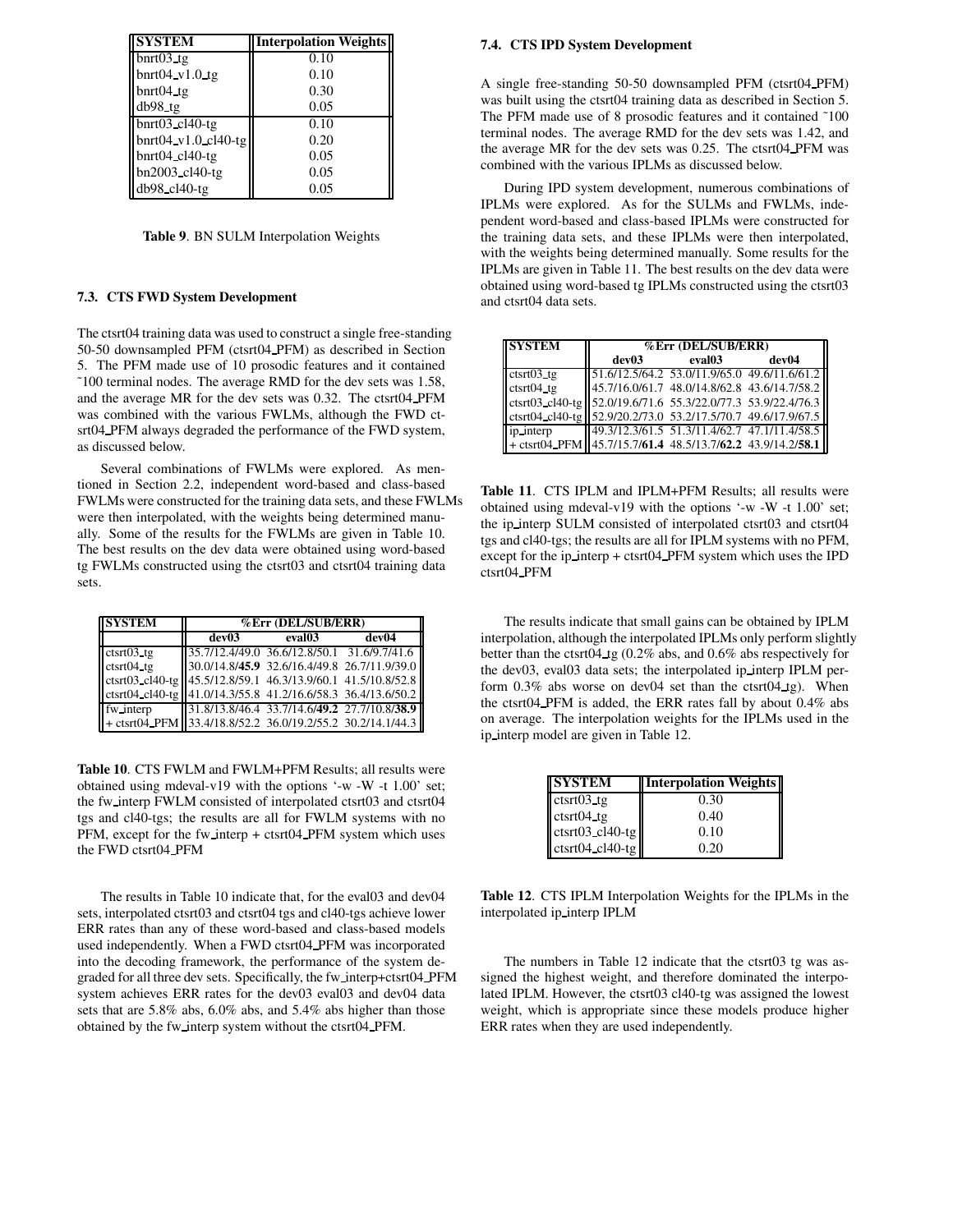### **8. RESULTS ON THE RT-04 EVALUATION DATA**

### **8.1. RT-04 Evaluation Data**

Information concerning the CTS and BN RT-04 evaluation data is given in Table 13.

| <b>Name</b>  | ctseval04   | bneval04    |
|--------------|-------------|-------------|
| Epoch        | 2004        | 2004        |
| <b>Spec</b>  | V6.2 (v1.1) | V6.2 (v1.1) |
| <b>Hours</b> | c.3         | c.3         |

|  | Table 13. Summary of CTS and BN RT-04 Evaluation data |  |  |  |  |
|--|-------------------------------------------------------|--|--|--|--|
|--|-------------------------------------------------------|--|--|--|--|

This data was processed in exactly the same manner as the dev data sets had been processed. For details, see Sections 5 and 6.

## **8.2. CTS RT-04 Evaluation Results**

The CUED CTS SMD evaluation system results for the dev sets and the RT-04 eval set are given in Table 14. These results are for both the speech and reference conditions. The reference condition involved 'perfect' token sequences being used as input to the SMD systems. Consequently, the reference results indicate how the various system would have performed if the STT output files used as input to the SMD systems were entirely free from errors.

| <b>SYSTEM</b>   | $\%$ Err |                    |       |                    |  |
|-----------------|----------|--------------------|-------|--------------------|--|
|                 | dev03    | eval <sub>03</sub> | dev04 | eval <sub>04</sub> |  |
| CTS FWD (spch)  | 52.2     | 55.2               | 44.3  | 45.8               |  |
| CTS FWD (ref)   | 25.3     | 25.4               | 25.5  | 27.4               |  |
| CTS IPD (spch)  | 61.4     | 62.2               | 58.1  | 63.5               |  |
| CTS IPD (ref)   | 42.8     | 42.1               | 44.5  | 47.2               |  |
| CTS SUBD (spch) | 56.7     | 55.8               | 54.2  | 56.5               |  |
| CTS SUBD (ref)  | 52.0     | 50.6               | 45.2  | 46.2               |  |

# **Table 14**. CTS RT-04 Results

These results indicate that the SMD systems performed broadly as expected given the dev set results. Since the CTS FWD and CTS IPD systems were constructed for RT-04, the main progress since RT-03f in relation to these systems is that they now form a baseline for future research. A CTS SUBD system was submitted for RT-03f, but determining progress since that evaluation is not trivial since the task definition has changed: for RT-03f SUB errors were not scored, while these errors were scored for RT-04. Consequently, the RT-03f SUBD system used a posterior decoding scheme that did not take SU subtypes into account [6]. However, the results in Table 15 provide a comparison of the RT-03f and RT-04 CTS SUBD evaluation system, by presenting numbers for the RT-03f and RT-04 system output files when scored against versions of the eval03 reference files that are annotated using V5 and V6.2 of the MDE annotation specification respectively.

The results in Table 15 suggest that (ignoring SUB errors) the RT-04 system achieves ERR rates that are between c.5% and c.11% abs lower than those achieved by the RT-03f system.

#### **8.3. BN RT-04 Evaluation Results**

The CUED BN SMD evaluation system results for the dev sets and the RT-04 eval set are given in Table 16. Once again, the results presented are for both the speech and reference conditions where

| <b>SYSTEM</b>                                                                    |  | $\ $ DEL INS SUBS $\%$ Err (DEL/INS) |
|----------------------------------------------------------------------------------|--|--------------------------------------|
| $\left \right $ RT-03f sys/V5 ref $\left \right $ 33.1 19.3 11.7 $\left \right $ |  | 64.1 (52.4)                          |
| $\ $ RT-03f_sys/V6.2_ref $\ $ 34.1 $\ $ 21.2 $\ $ 10.9                           |  | 66.1(55.2)                           |
| $\ RT-04_{SVs}/V5_{ref}\ $ 32.0 15.1 13.9                                        |  | 61.0(47.1)                           |
| $\ RT-04$ _sys/V6.2_ref $\ 30.4\ 14.3\ 11.2$                                     |  | 55.8 (44.7)                          |

**Table 15**. Results for RT-03 and RT-04 eval systems using V5 and V6 ref files for eval03 data

the reference condition involved 'perfect' token sequences being used as input to the SMD systems. Consequently, the reference results indicate how the various system would have performed if the STT output files used as input to the SMD systems were entirely free from errors.

| <b>SYSTEM</b>         | $\%$ Err |        |       |        |
|-----------------------|----------|--------|-------|--------|
|                       | dev03    | eval03 | dev04 | eval04 |
| <b>BN SUBD</b> (spch) | 61.0     | 62.5   | 77.8  |        |
| BN SUBD (ref)         | 57.5     | 60.6   | 75.1  | 71 L.  |

#### **Table 16**. BN RT-04 Results

These results indicate that the dev04 and eval04 data sets were more difficult than the dev03 and eval03 sets, and this roughly corresponds to STT performance on these data sets [14] [18].

# **9. CONCLUSIONS**

This paper has summarised the CUED SMD systems that were developed as part of the EARS RT-04 evaluation. Since all except one of these systems was developed from scratch specifically for the RT-04 evaluation, the systems described in this paper primarily constitute an initial attempt to solve the non-trivial CTS FWD, CTS IPD, and BN SUBD pattern recognition problems defined within the EARS SMD framework. In general, these results suggest that is is possible to use the same generic system architecture for the FWD, IPD, and SUBD tasks, adapting the same general framework for each specific task. For instance, particular framework modifications can include the use of PFMs and task-specific variations in the number and types of language models. The results presented here suggest that the FWD task is best approached as a pattern recognition problem that does not utilise acoustic information as an independent information source once the STT stage in the process is complete. By contrast, the IPD system achieve the lowest ERR rates when the interpolated IPLM are combined with IP-based PFMs. The RT-04 CTS SUBD system gave an c.8% abs improvement over the RT-03f system, and the CTS and BN SUBD results in general suggest that these systems may benefit by using larger amounts of mapped training data. Since small gains are obtained for both the CTS and BN SUBD tasks using SULM trained on crudely mapped data, it isreasonable to assume that a more subtle automated punctuation-to-SU mapping could enable the large STT training data sets (which contain thousands rather than tens of hours of data) to be utilised as training data by the SMD SUBD systems. If such a mapping were developed, then the amount of available training data for the SUBD tasks would increase by several orders of magnitude.